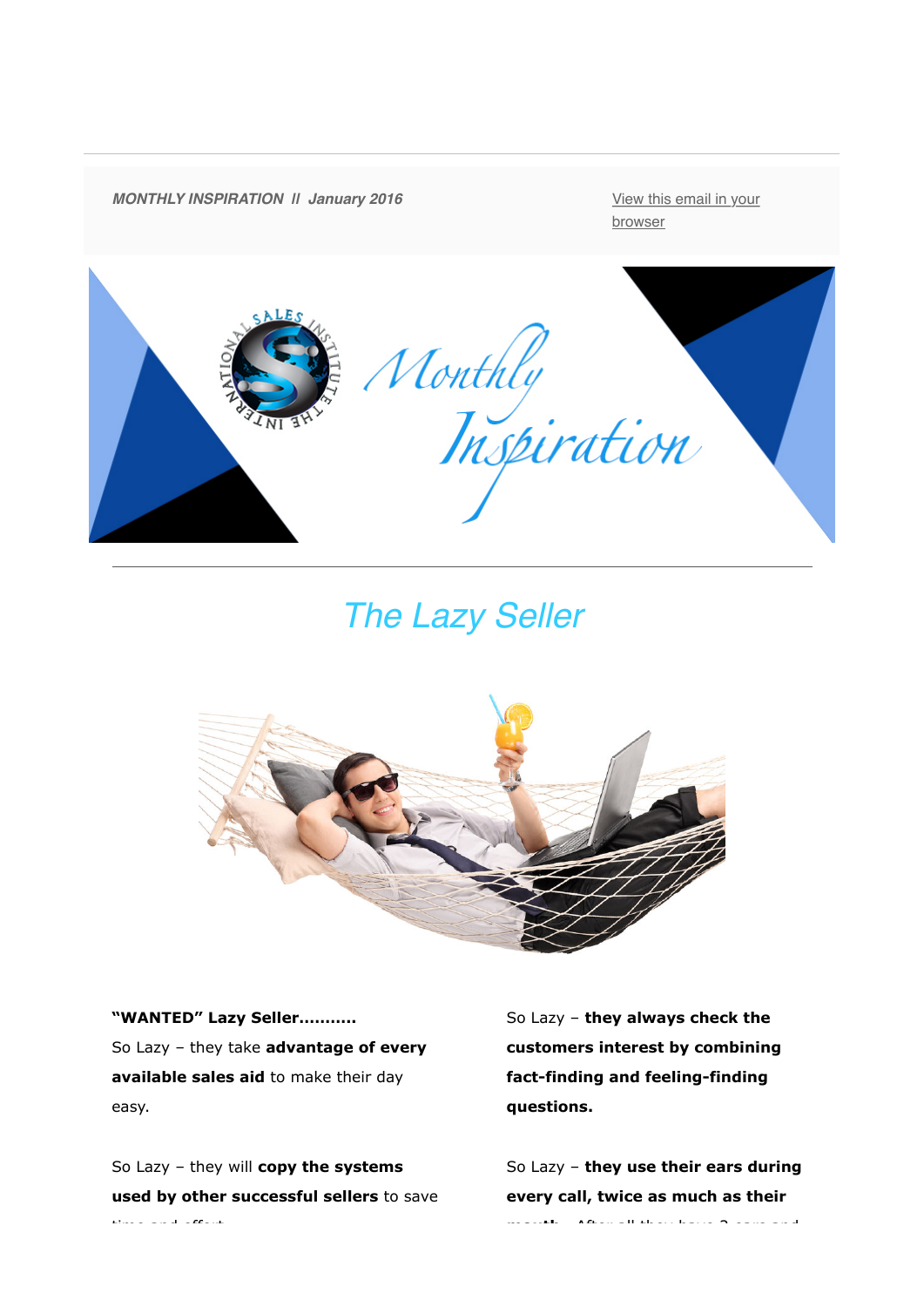time and effort.

So Lazy – **they carefully and meticulously plan their selling time** to maximise their efforts.

So Lazy – they focus **their selling time on those prospects and customers who need, and have the financial ability to purchase,** their products.

So Lazy – **they spend a large amount of their time, prospecting for real prospects,** rather than talking to anyone and everyone.

So Lazy –**they unfailingly confirm all appointments to avoid visiting a customer who is not in,** or who has no real interest in keeping the appointment.

So Lazy –**they keep detailed records about every prospect, customer, client and advocate** to avoid taking these connections and relationships for granted.

So Lazy – **they follow up every sales lead they receive with a sense of professional urgency.**

So Lazy – the moment one call is completed, they **are planning what strategy they will use at their next call.**

So Lazy – **they perfect their sales skills to make sure they always do their best.** They know that while amateurs practise till they get it right, **true** 

**mouth.** After all they have 2 ears and 1 mouth – use them in that proportion!

So Lazy – **they build sustainable relationships with everyone they meet,** from the very first time they meet, because they have studied and they follow *[The 12 Immutable Laws of](http://theinternationalsalesinstitute.us11.list-manage.com/track/click?u=933b80e7a2e18bb216f31e81e&id=61cd6c8051&e=a460a92d41) Relationship Based Selling* to maintain those valuable relationships.

So Lazy – **that they truly believe that there is a better way to perform every call.**

So Lazy – **they study all available educational sales documents** to avoid the chance of losing precious sales.

So Lazy – **that they take some "downtime" to continue their sales education**, despite the fact that they think they already know it all.

If you manage any business enterprise and you find one of these "lazy sellers", hide them away because every other business manager is looking for one of these professional lazy sellers of their own.

If you would like to meet some of these lazy sellers, you would probably find them on The International Sales Institute's site, or, reading through their copy of The Sales Career Information Book, or, working their way through their Sales Career Program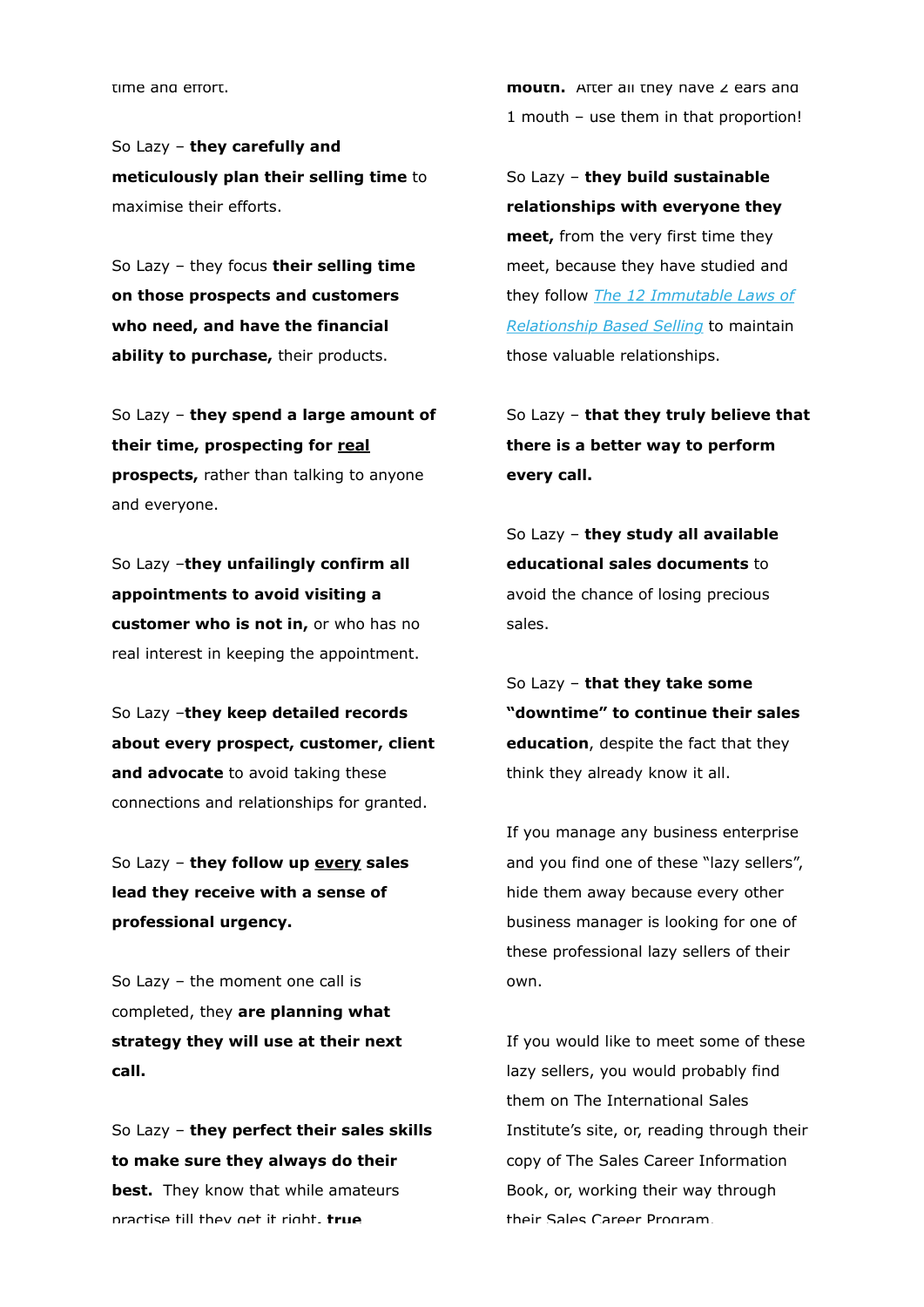**professionals practise so they never get it wrong.**

practise till they get it right**, true**

Your current sales team could become lazy sellers by having them join as [members. Read about what you get as a](http://theinternationalsalesinstitute.us11.list-manage.com/track/click?u=933b80e7a2e18bb216f31e81e&id=d7a9e0bb53&e=a460a92d41) member.

their Sales Career Program.

## **Member offer:**

## **Sales Professionals & Sales Managers.**

Purchase a copy of either the Professional Sales Skills Program or the Professional Sales Management Program and **receive 10 complimentary** Professional Sales Memberships, to gift to your colleagues.

This unique DIY program is job & industry specific, designed to complete one of the twelve sections each month, or, more quickly if you wish.

Professional Sales Skills Program - Digital Download - \$250AUD

## **Professional Sales Management Program**



A proactive and instructive program for re-engineering your sales management practices.